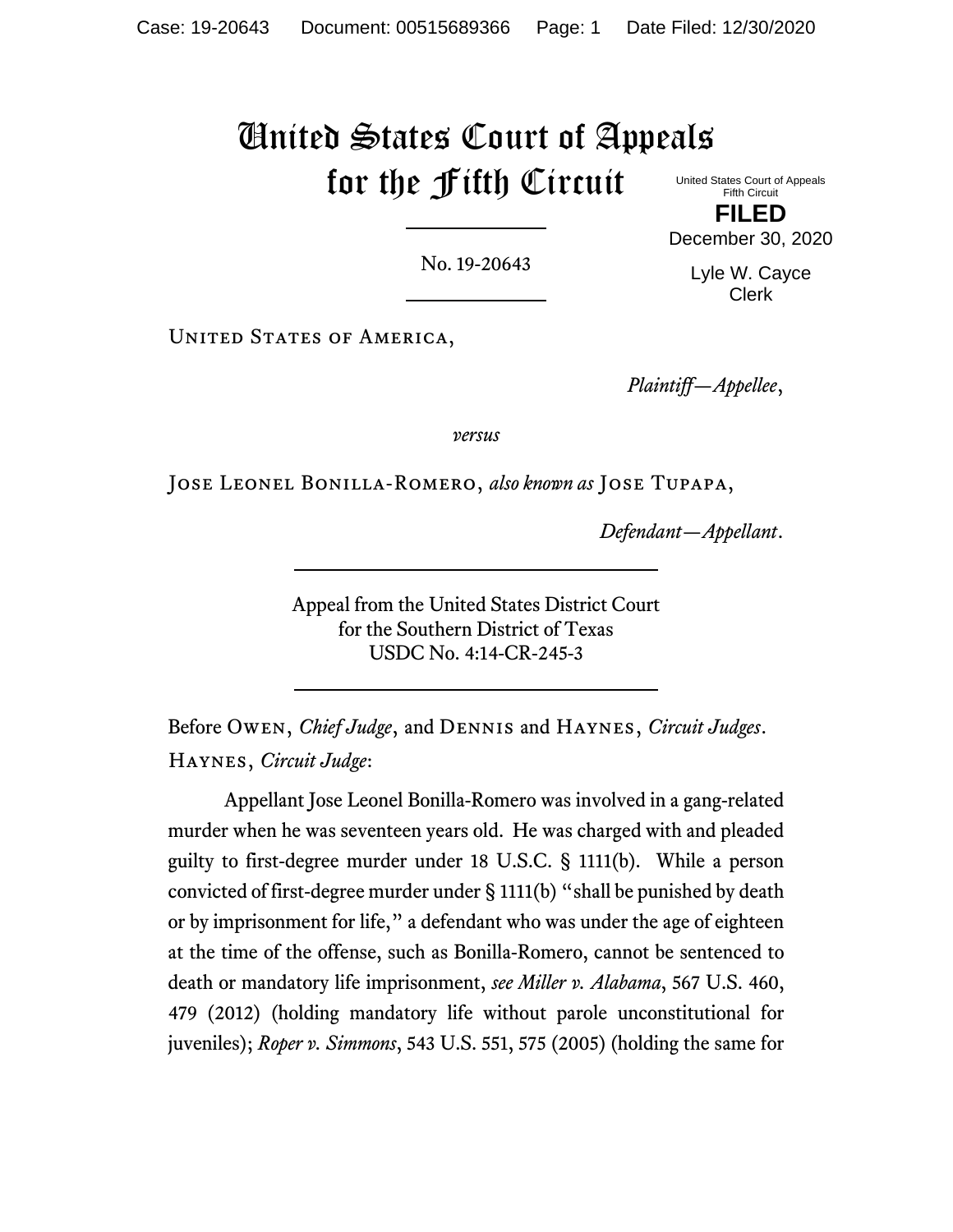the death penalty). In order to resolve this constitutional defect, the district court severed § 1111(b)'s punishment provision for first-degree murder, determined that the statute-as-modified authorizes imprisonment "for any term of years or for life," and accordingly sentenced Bonilla-Romero to a term of imprisonment of 460 months. For the reasons set forth below, we AFFIRM.

## **I. Background**

As a teenager, Bonilla-Romero became involved with a gang. Related to their gang involvement, Bonilla-Romero and two other gang members "killed Josael Guevara by striking him with a bat and a machete." At the time of the murder, Bonilla-Romero was seventeen years old—a minor.

The Government filed proceedings against Bonilla-Romero under the Juvenile Justice and Delinquency Prevention Act, 18 U.S.C. §§ 5031–42. In a "Juvenile Information" charging document, the Government alleged that Bonilla-Romero killed Guevara "with premeditation and malice aforethought . . . which would have been a crime in violation of [18 U.S.C. § 1111] if he had been an adult." The Government moved to transfer the proceedings against Bonilla-Romero to adult criminal prosecution. The district court granted the motion and noted, among other factors warranting transfer, that Bonilla-Romero was only three months shy of his eighteenth birthday at the time of the offense, that the alleged murder "was particularly brutal," and that Bonilla-Romero exhibited sufficient maturity to be tried as an adult.

Bonilla-Romero appealed the transfer of his case to adult proceedings. A previous panel of this court stayed the appeal "for the limited purpose of plea proceedings." Back at the district court, Bonilla-Romero entered into a plea agreement with the Government that included a sentence of "no more than 30 years" of imprisonment and "a term of supervised release after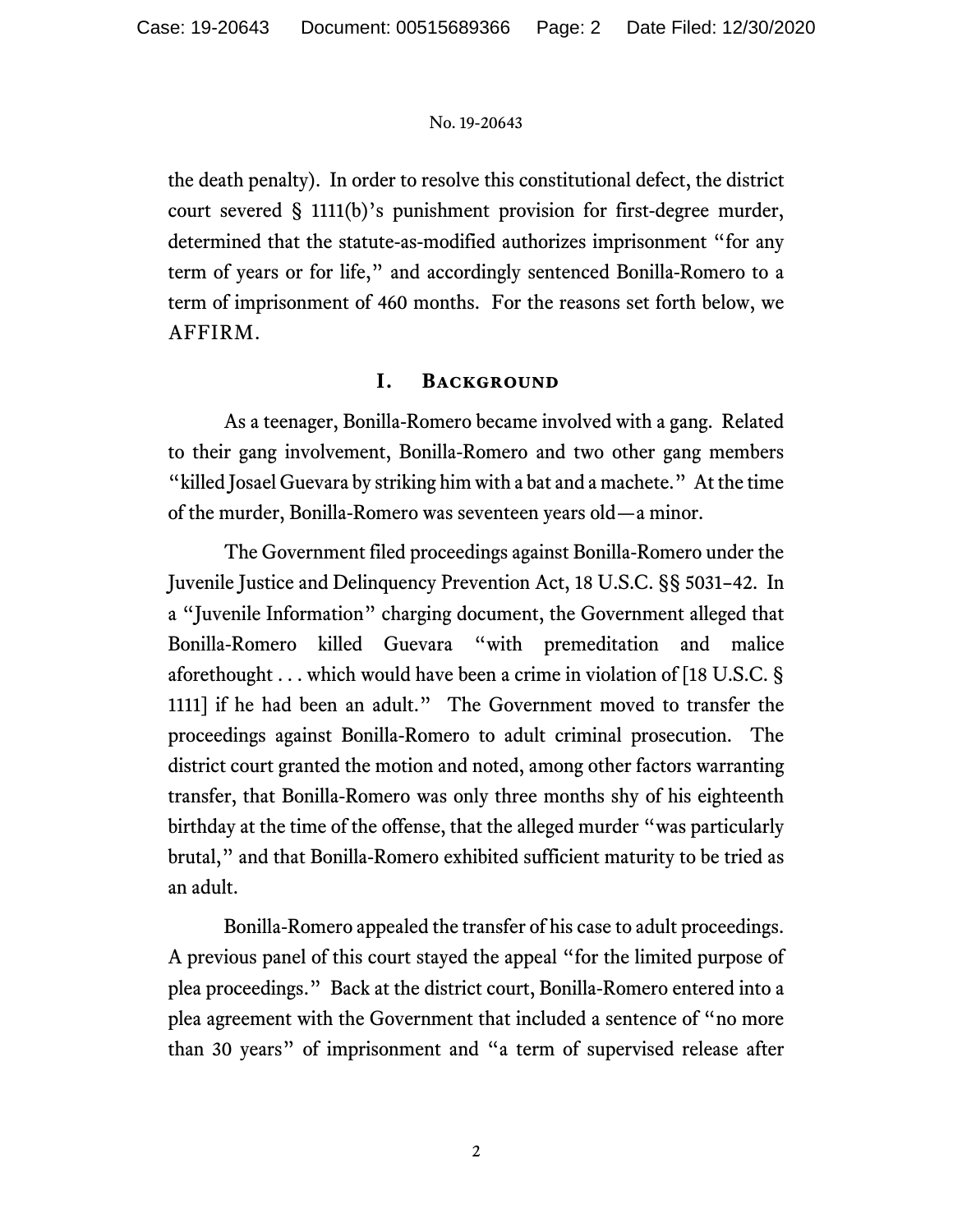imprisonment of up to five years." The district court, however, rejected the plea agreement. His plea agreement rejected, Bonilla-Romero withdrew his plea of guilty. But later, he again pleaded guilty. During the plea colloquy, the court asked Bonilla-Romero, "Have you talked with your lawyer . . . about what the maximum penalties are for the offense charged against you in the Superseding Indictment?" Bonilla-Romero answered affirmatively. The court also explained:

Now, under Section 1111 of Title 18, which is the federal murder statute, the offense of murder in the first degree, which is charged here, carries a maximum sentence of death and a minimum sentence of life in prison.

Because you had not quite attained the age of 18 when the crime was committed and are being tried as an adult, under the United States Constitution, you're not eligible for the death penalty or for a mandatory sentence of life imprisonment.

Therefore, in reading the punishments prescribed for murder, in the murder statute, Section 1111(b), the Court must sever and omit those words in the punishment language. That would be unconstitutional, if applied to you, because of your age at the time of the crime. When the Court does that, the offense—the offense of murder in the first degree committed at the time committed by one who, at the time of the murder, had not attained 18 years of age and is tried as an adult, carries with it the following punishment:

The sentence of imprisonment for any term of years or for life; a fine not to exceed \$250,000; a term of not more than five years of supervised release; and a special assessment of \$100.

Bonilla-Romero then pursued his interlocutory appeal. *Sealed Appellee 1 v. Sealed Juvenile 1*, No. 15-20262, slip op. at 3 (5th Cir. Mar 9, 2018), *cert. denied*, 139 S. Ct. 1258 (2019). Another panel of this court dismissed the interlocutory appeal since sentencing had not yet occurred; in dismissing the appeal, the panel noted that Bonilla-Romero "raised an important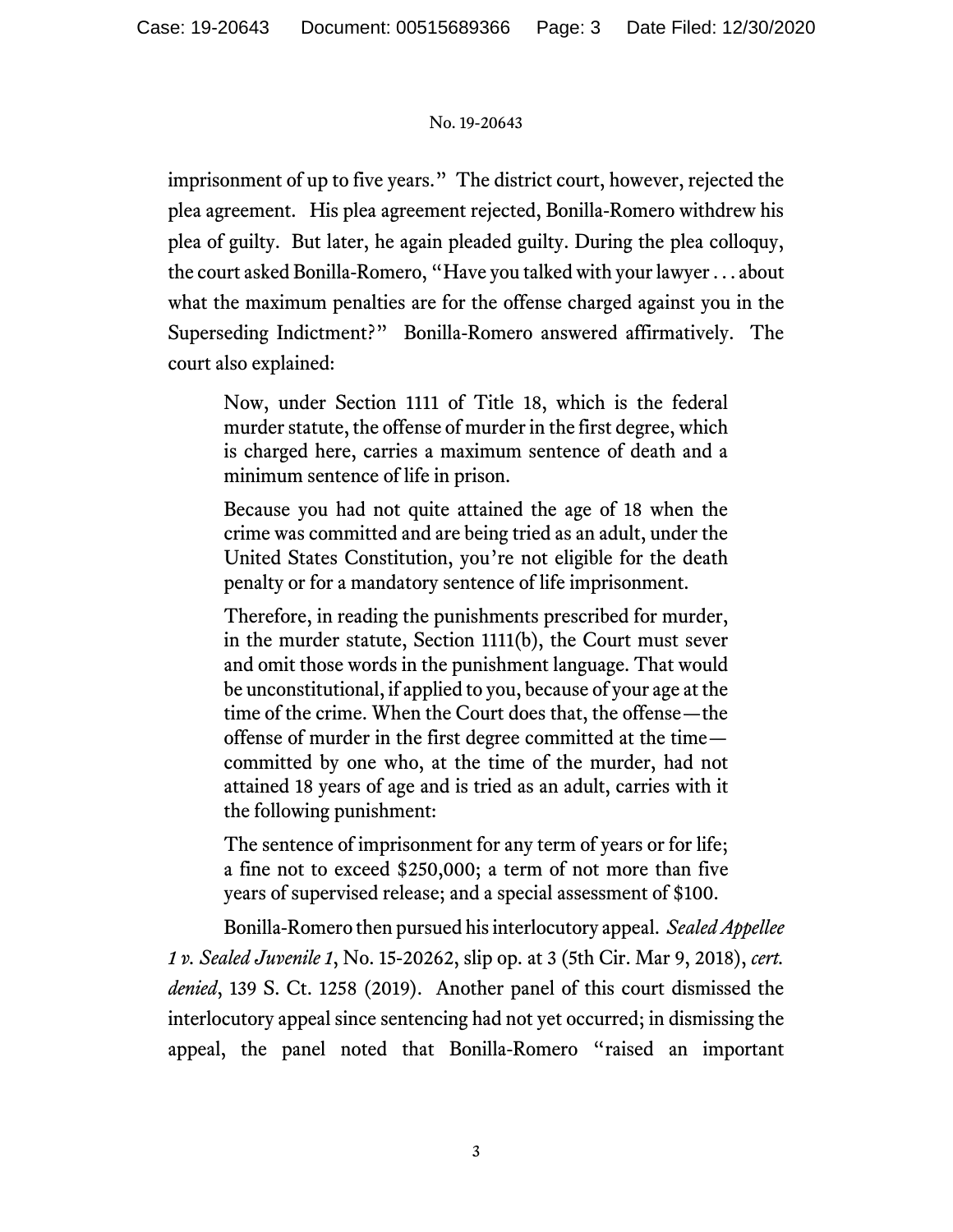constitutional question that may deserve a thorough review when the appropriate time comes." *Id.* at 5.

Prior to the sentencing hearing, as part of Bonilla-Romero's presentence investigation report ("PSR"), the probation officer provided that the statutory provision allowed for "[a]ny term of years up to and including Life" and that Bonilla-Romero's guideline range—based on an offense level of 43 and criminal history category of I—was life imprisonment. The probation officer recommended that, after applying a downward variance "given the defendant's age at the time of the offense" and accounting for time served in custody, Bonilla-Romero be sentenced to 578 months' imprisonment. The Government filed a sentencing memorandum requesting that the district court "sentence Bonilla-Romero to 35 years or more of incarceration."

Bonilla-Romero objected to the PSR's determination that he was subject to a term of imprisonment up to and including life, noting that 18 U.S.C. § 1111(b) allows for first-degree murder to be punished only with mandatory life imprisonment or death but that juveniles may not receive those sentences. At the sentencing hearing, the district court explained that "[t]he question is whether there is any valid portion of Section 1111(a)  $[that]$ when] applied to juveniles ... would function independently, and in a manner consistent with the intent of Congress." In this case, because "the maximum penalty is authorized" by statute and no provision exists for "less" than [a] life sentence," a "gap" had been "left open." The court further explained that "[i]n the absence of more specific and constitutional guidance from Congress," a statute authorizing only a maximum penalty "provid[es] discretion to the sentencing judge to sentence anywhere between no penalty, and the maximum penalty." For these reasons, the court overruled Bonilla-Romero's objection.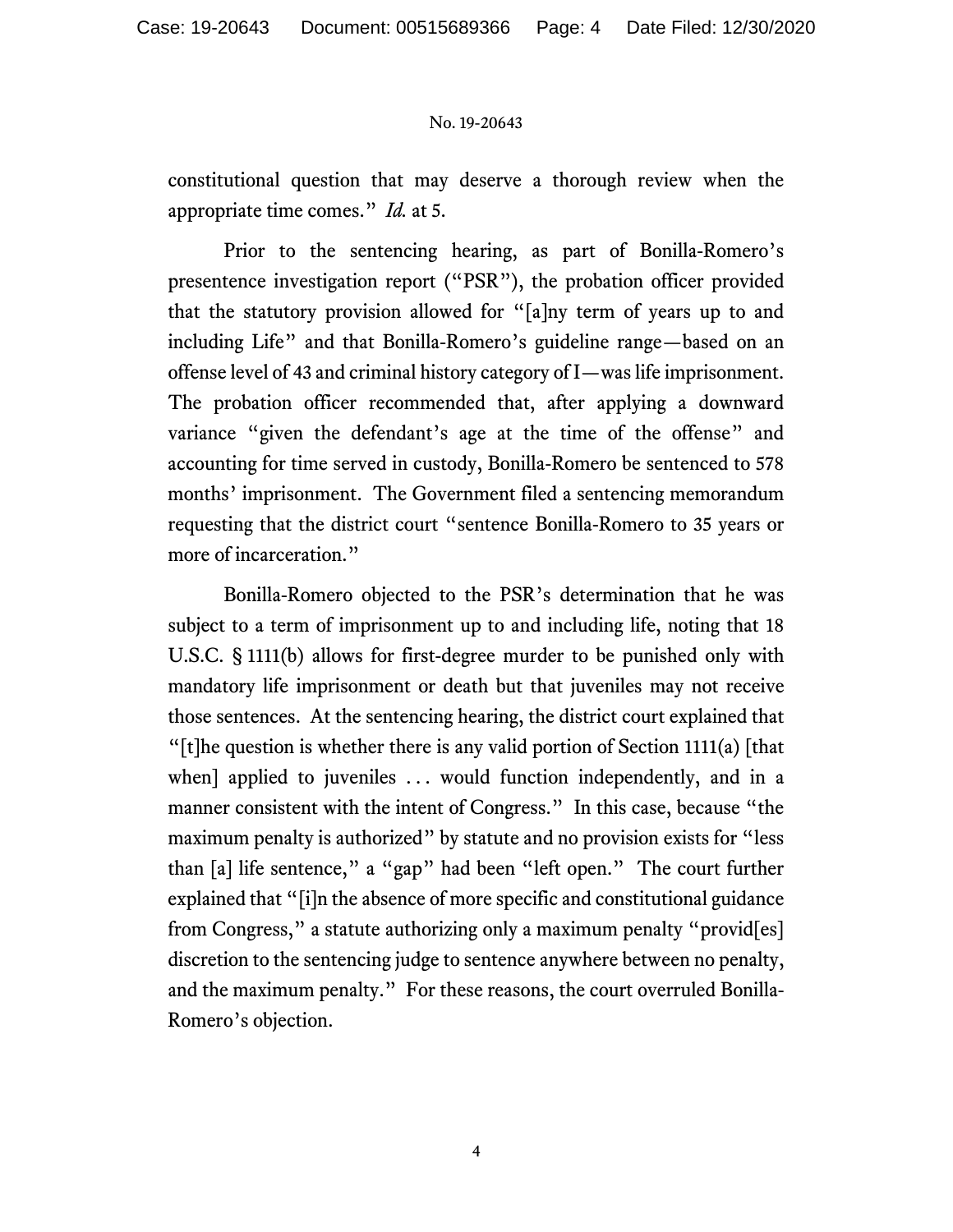The district court ultimately sentenced Bonilla-Romero to 460 months of imprisonment (thirty-eight years and four months), followed by five years of supervised release. Bonilla-Romero timely appealed the district court's judgment.

# **II. Jurisdiction and Standard of Review**

The district court had jurisdiction over this case under 18 U.S.C. § 3231, and we have jurisdiction over Bonilla-Romero's timely appeal under 28 U.S.C. § 1291 and 18 U.S.C. § 3742(a). We review constitutional challenges de novo. *United States v. Romero-Cruz*, 201 F.3d 374, 377 (5th Cir. 2000).

# **III. Discussion**

On appeal, Bonilla-Romero raises two challenges to his conviction. First, he contends that the district court unconstitutionally fashioned a new punishment for first-degree murder committed by juveniles, violating the Due Process Clause's notice requirement and separation-of-powers doctrine. Second, he asserts that the district court violated the Due Process Clause and Federal Rule of Criminal Procedure 11 by failing to specify his potential sentencing range at his plea hearing. Neither of Bonilla-Romero's challenges succeed.

# **A. Punishment Provision Challenge**

18 U.S.C. § 1111(a) creates two categories of murder. First-degree murder features an aggravating characteristic, such as being perpetrated "by poison, lying in wait, or any other kind of deliberate, malicious, and premediated killing." 18 U.S.C. § 1111(a). Second-degree murder encompasses all murder not in the first degree. *Id.* Although § 1111(b) authorizes a sentence of "imprison[ment] for any term of years or for life"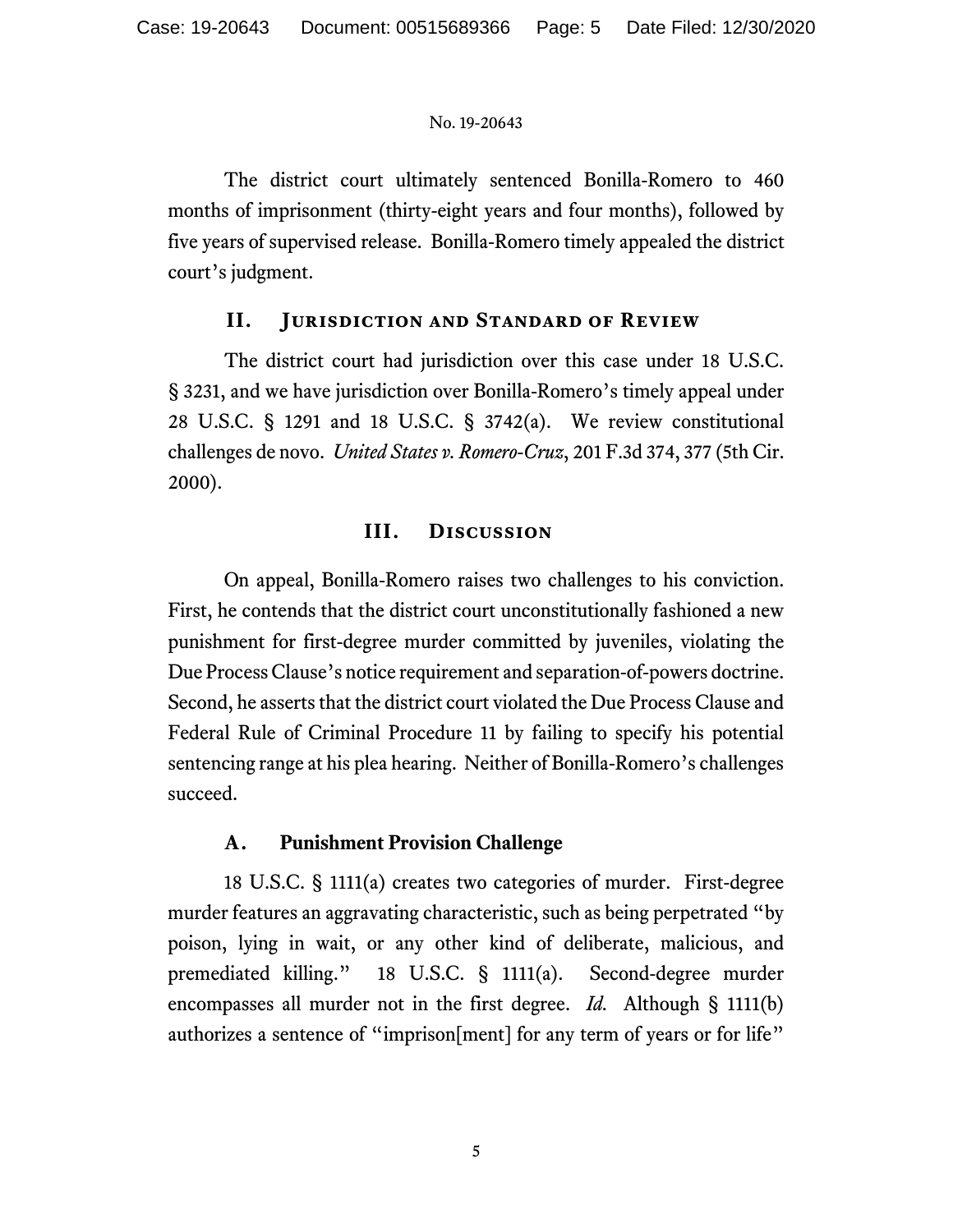for second-degree murder, §1111(b) sets forth a minimum and maximum sentence prescribing that first-degree murder "be punished by death or imprisonment for life." *Id.* § 1111(b). As the Government concedes, as a result of the Court's rulings in *Miller* and *Roper*, a death sentence is not available for juveniles. A mandatory life sentence without possibility of parole is also proscribed.

The Supreme Court recently restated that when a portion of a statute is unconstitutional, "the traditional rule is that the unconstitutional provision must be severed unless the statute created in its absence is legislation that Congress would not have enacted." *Seila Law LLC v. Consumer Fin. Prot. Bureau*, 140 S. Ct. 2183, 2209 (2020) (internal quotation marks and citation omitted). Nothing suggests that Congress would not have enacted a murder statute covering juveniles if it had foreseen the rulings in *Miller* and *Roper*. Thus, the focus here must be on the proper remedy.

We conclude that it is appropriate to sever as necessary. The question then becomes which portions of § 1111 must be excised and which must be retained. *United States v. Booker* provides the framework: "we must retain those portions of  $[\S 1111]$  that are (1) constitutionally valid, (2) capable of functioning independently, and (3) consistent with Congress' basic objectives in enacting the statute." 543 U.S. 220, 258–59 (2005) (cleaned up). At the same time, "we must refrain from invalidating more of the statute than is necessary." *Id.* at 258 (internal quotation marks and citation omitted).

*Roper* requires that we strike § 1111(b)'s authorization of the death penalty for juveniles, and *Miller* requires that we do the same for its mandatory minimum of life imprisonment. Yet we need not go further; under *Miller*, juveniles may be sentenced to life imprisonment, provided that the sentencer adequately considers the offender's youth. 567 U.S. at 479–80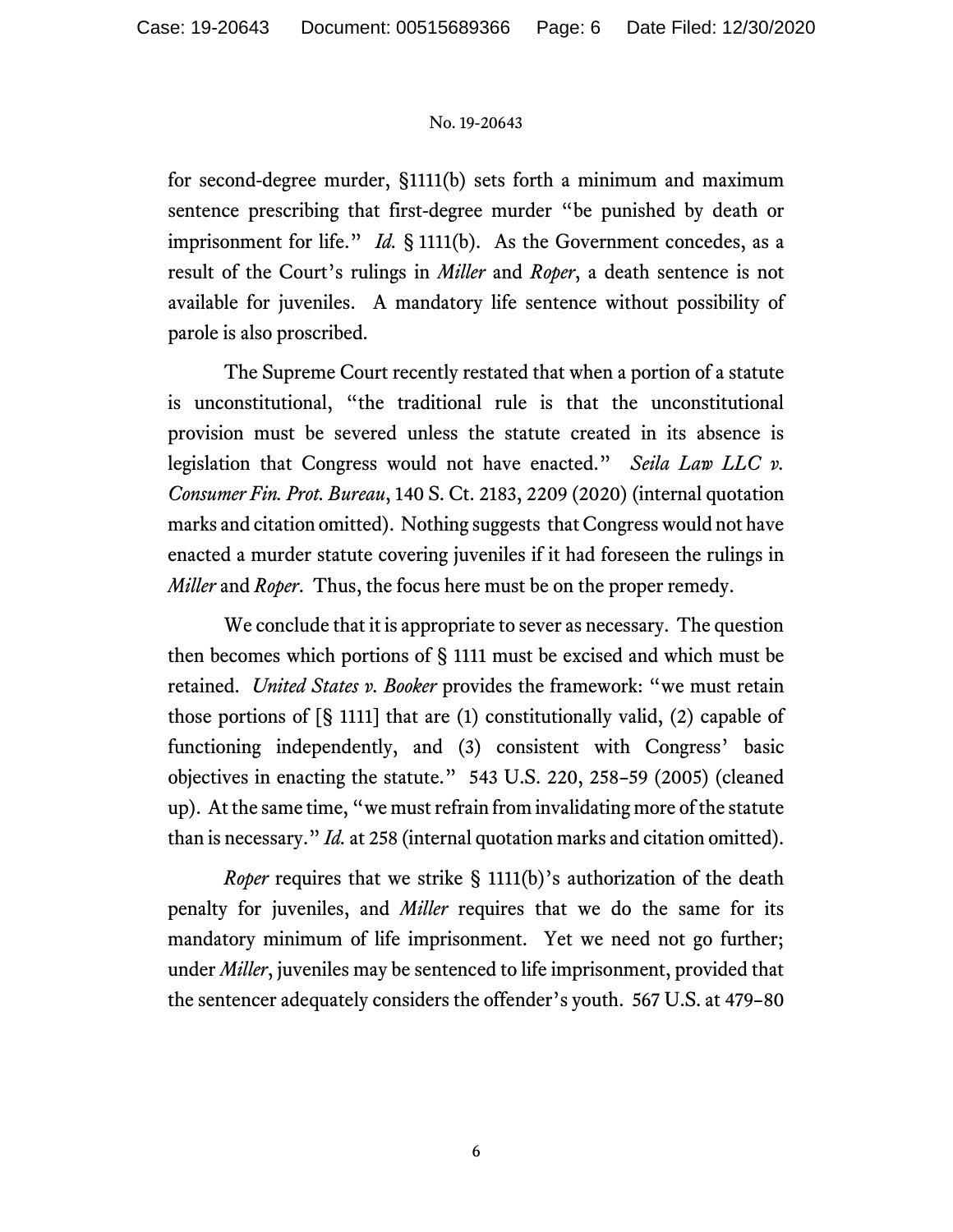(noting that "appropriate occasions for sentencing juveniles to this harshest penalty will be uncommon").

As currently drafted, § 1111(b) provides a statutory maximum of death for first-degree murder and a statutory minimum of life imprisonment without parole.<sup>[1](#page-6-0)</sup> Under *Roper*, the death penalty must be discarded, leaving life imprisonment as both the statutory maximum and minimum. Because *Miller* in turn prohibits mandatory life without parole sentences for juveniles, all that remains of the punishment provision is a statutory maximum of life imprisonment. Where Congress only provides a statutory maximum, the district court has discretion to impose no penalty or any penalty up to that maximum. *Cf. United States v. Turner*, 389 F.3d 111, 120 (4th Cir. 2004) (holding that when Congress fails to provide a statutory maximum, it "gives maximum discretion to the sentencing court," such that "the maximum is life imprisonment"); *United States v. Wright*, 812 F.3d 27, 33 (1st Cir. 2016) (holding the same). Thus, excising the mandatory minimum nature of the life sentence is all that is needed to satisfy the constitutional issue for juveniles under § 1111.

Another way to address the issue is to substitute the punishment provision for second-degree murder in this case because, under § 1111's scheme, all of the elements of second-degree murder must be met to be convicted of first-degree murder.[2](#page-6-1) Either approach yields the result reached

<span id="page-6-0"></span><sup>&</sup>lt;sup>1</sup> A federal life sentence is a sentence of life imprisonment without parole because parole is no longer available in the federal system. *Richmond v. Polk*, 375 F.3d 309, 316 (4th Cir. 2004) (citing the Sentencing Reform Act of 1984, Pub. L. No. 98-473, Title II, 98 Stat. 1987).

<span id="page-6-1"></span><sup>2</sup> First-degree murder is a murder *plus* the heightened state-of-mind element (willfulness, deliberateness, maliciousness, or premeditation). *See* 18 U.S.C. § 1111(a). Second-degree murder is any other murder. *Id.* Therefore, any offense that satisfies the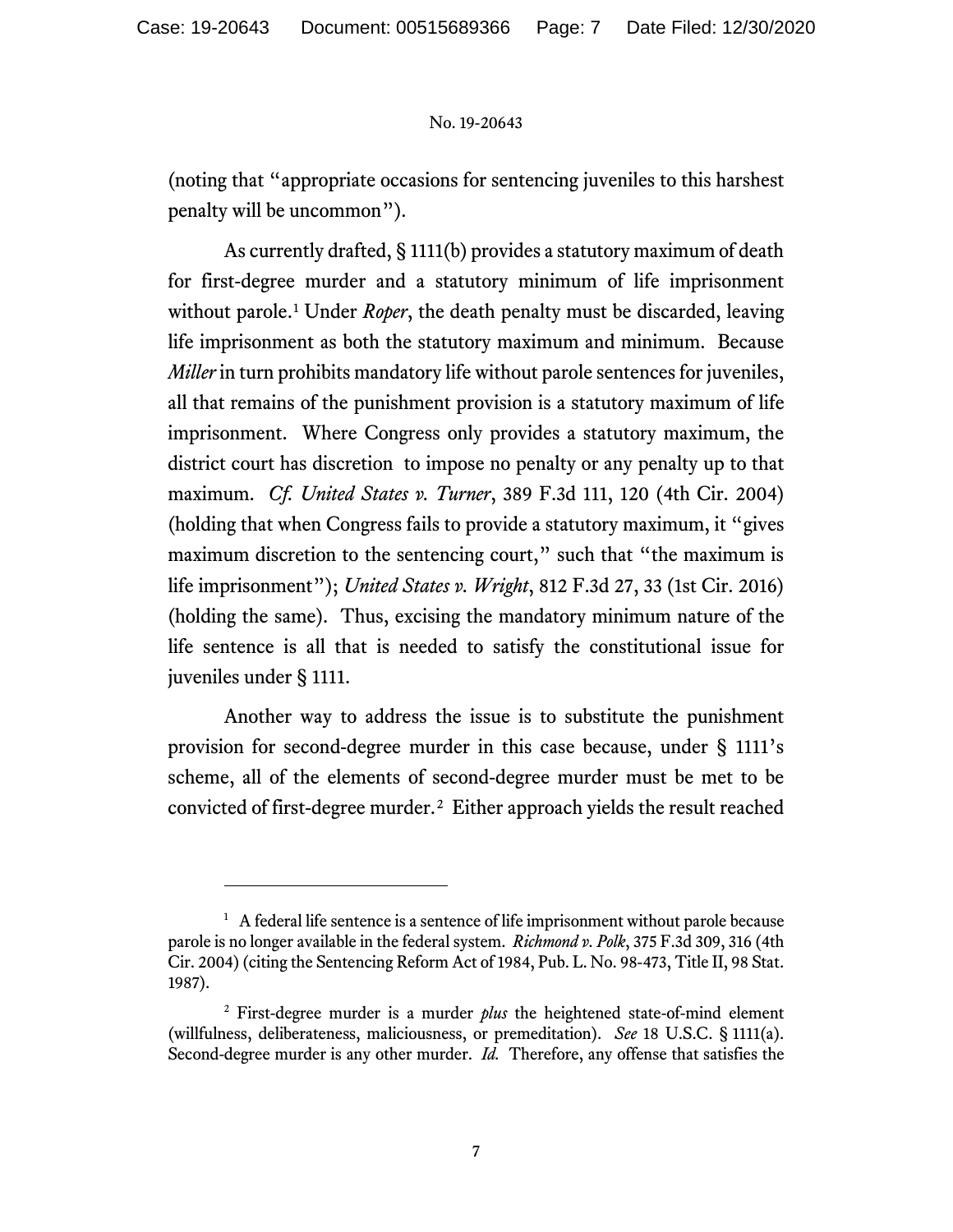by the district court: that Bonilla-Romero shall be punished by imprisonment "for any term of years or for life."

The district court's remedy complies with *Roper* and *Miller*, functions independently, and is consistent with Congress's clear intent to criminalize "the unlawful killing of a human being with malice aforethought," 18 U.S.C. § 1111(a). Nevertheless, Bonilla-Romero contends that the district court's solution is still unconstitutional, relying on *United States v. Evans*, 333 U.S. 483 (1948), and *United States v. Under Seal*, 819 F.3d 715 (4th Cir. 2016), for the proposition that the Government cannot retroactively graft a lesser penalty onto an indicted charge.

*Evans* presented "an unusual and a difficult problem": the statute at issue criminalized both smuggling and harboring aliens, but it provided a punishment only for smuggling. 333 U.S. at 484. Because the statutory scheme resulted in doubt and ambiguity, the Supreme Court declined to apply the smuggling penalty to a harboring offense. *Id.* at 489, 495. Here, however, the statutory scheme is not ambiguous. The scheme makes clear that any killing of a human being with malice aforethought is illegal and punishable by a term of imprisonment; and if the offender's conduct was willful, deliberate, malicious, or premediated, then an increased penalty applies. *See* 18 U.S.C. § 1111. Because the offenses and corresponding punishments are clear under the statutory scheme, the instant case does not raise the "unusual" problem that was at issue in *Evans*.

In *Under Seal*, the district court denied the Government's motion to try the defendant—a juvenile accused of murder in aid of racketeering—as an adult because the racketeering statute carried a mandatory penalty of

elements for first degree murder necessarily satisfies those for second-degree murder as well.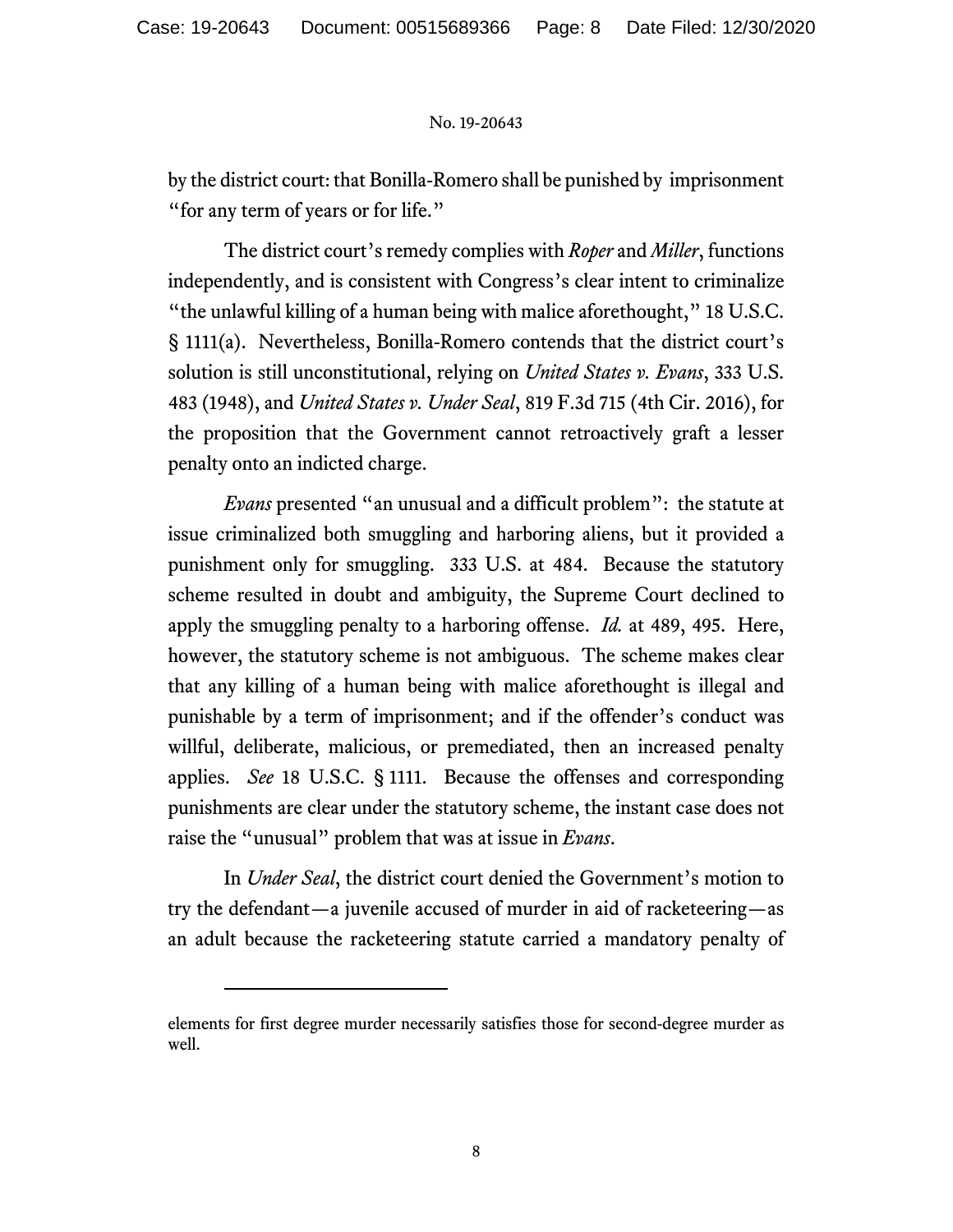either life imprisonment or death. 819 F.3d at 717. The Fourth Circuit affirmed the district court's decision because a "conviction would require the court to impose an unconstitutional sentence." *Id.* at 728. The Fourth Circuit reasoned that, under the structure of the racketeering statute, there was no punishment that could be applicable to the juvenile. *Id.* The provision at issue, 18 U.S.C. § 1959(a)(1), contained one penalty for racketeeringrelated *murder* (life imprisonment or death), which could not be imposed on a juvenile, and another for racketeering-related *kidnapping* (imprisonment for any term of years or life). *See id.* at 723–24. The Fourth Circuit declined to "combine the penalty provisions for two distinct criminal acts." *Id.* at 724. Therefore, "[t]he penalty enacted for the kidnapping-based offense [could not] simply be interchanged with and applied to the murder-based offense, as these . . . [have] distinct elements." *Id.* Grafting the kidnapping penalty onto a murder offense would "run[] counter to the Constitution's guarantee of due process" because the statute does not provide notice that any other penalty could be applicable for the murder. *Id.* at 726.

*Under Seal* is also distinguishable from the instant case. As discussed above, an offense that meets the elements for first-degree murder would also satisfy the elements for second-degree murder. With that aspect of the statutory scheme in mind, the statute provides notice that the conduct of murder could result in a term of imprisonment for any term of years. *See* 18 U.S.C. § 1111(b).

Bonilla-Romero also insists that the district court's solution violates the separation-of-powers doctrine because it applies the penalty Congress intended for second-degree murder to first-degree murder. Yet by deleting any penalty for juvenile first-degree murderers, Bonilla-Romero's approach would completely frustrate the will of Congress by placing juveniles who committed the most heinous murders in a better position than those who committed second-degree murder. Thus, we conclude that Bonilla-